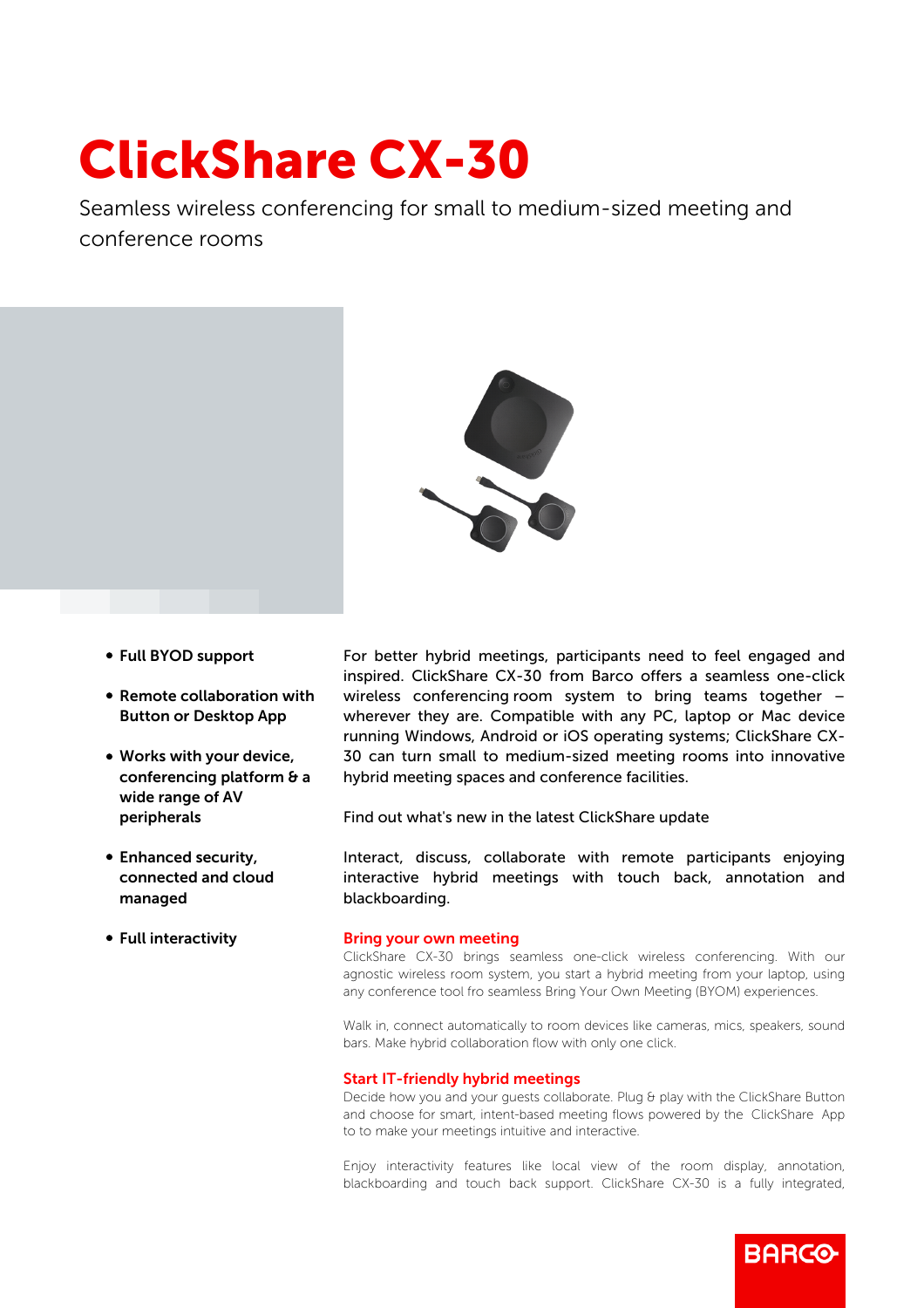

agnostic wireless conferencing toom system that can be up and running in less than seven seconds. ClickShare can be used by anyone, including vistors and guests, and works wit the largest range of solutions from our compatible brands and partners.

# Better hybrid meetings? Yes! With smart, intuitive meeting flows in the ClickShare App

Smart intent-based meeting flows make your meeting experience stress-free.Walk into the room, you immediately see if the room is available or booked. Automatically connect to the meeting room (PresentSense ultrasound proximity detection) or plug in a Button. ClickShare guides you as a host or participant (HostFlow). Start the meeting from your personal calendar with a single click (One-Click-Join).

Share your presentation, keep track of remote participant's video, side by side (ConferenceView). Share full screen or application window, while keeping your laptop screen private for note taking. When you end the call, the meeting room becomes a digital signage display.

## Matching your organization

A set of IT friendly features makes ClickShare Conference a perfect fit to any enterprise environment. ClickShare Conference, excelling in enhanced security, seamlessly integrates in any IT- network. With the XMS Cloud Management Platform you enjoy easy management of units, intuitive user experiences and clear analytics to drive your digital workplace.

For practical questions on network deployment of the ClickShare Conference range, check our technical support or get in touch with your Barco contact